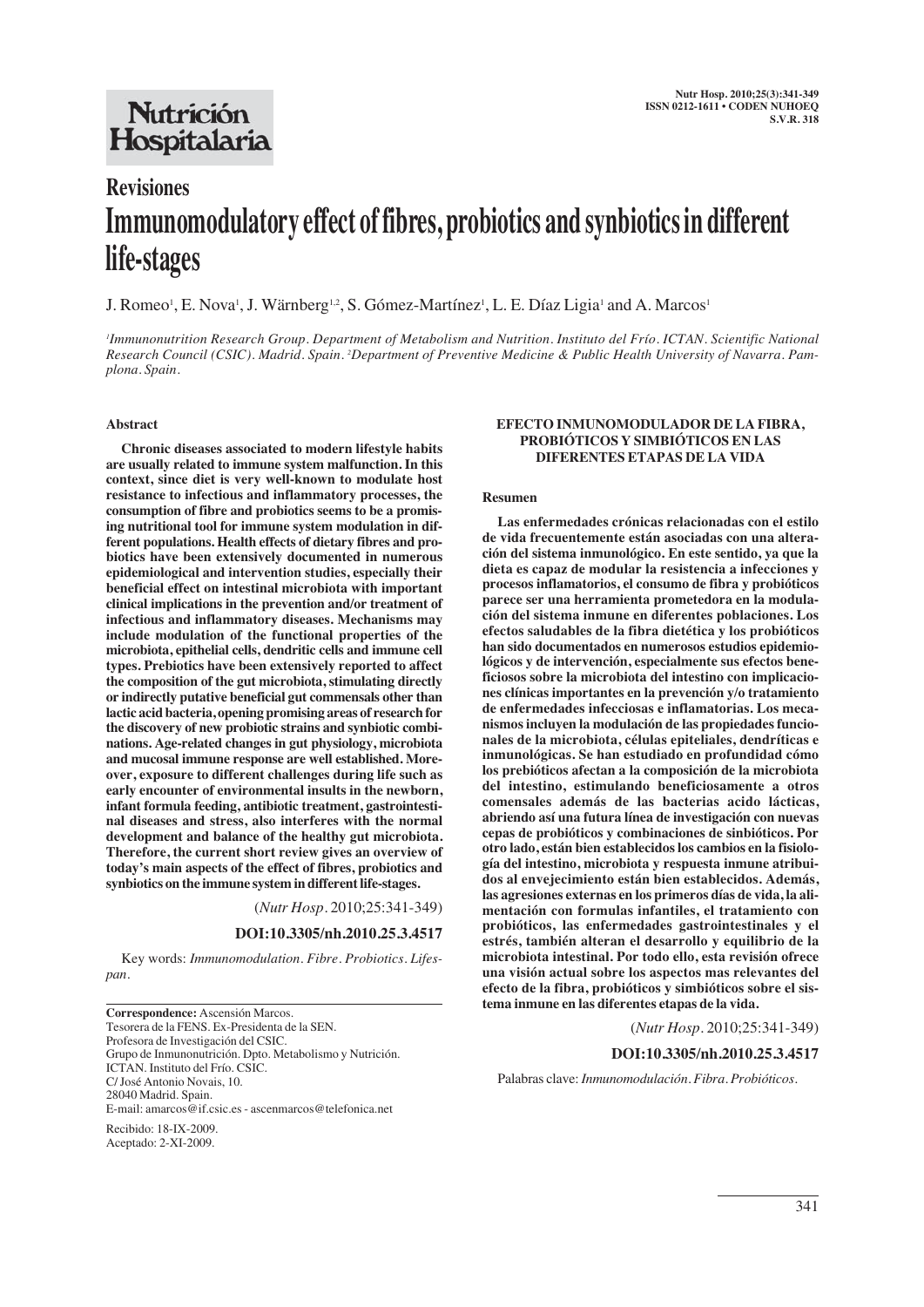## **Introduction**

Developed societies are facing up to a progressive increase on immune-mediated and gut-related health problems, such as allergies and auto-immune and inflammatory diseases.<sup>1</sup> Recent compelling evidence has suggested that emerging nutritional strategies may contribute to decrease these host-related diseases manipulating the microbiota by diet.<sup>2,3</sup> In this context, the increased use of prebiotic fibres and probiotics has become a major area of interest within the nutrition  $commuity<sup>1</sup>$  and seems to be a promising nutritional tool to modulate the immune system in different populations. These specific nutrients/ingredients are included into several functional foods that may improve the functions of both the immune system and the gut physiology as well as metabolic functions.4-6

Mechanisms contributing to altered *in vivo* immune function induced by functional foods may include modulation of the microflora itself, improved barrier function and direct effects of bacteria on different epithelial and immune cell types (monocytes/ macrophages, B cells, T cells and NK cells).<sup>3</sup> The increasing incidence of allergies may be explained by a dysregulation in the T helper (Th1/Th2) balance linked to the modern hygienic lifestyle, but this does not explain the increased incidence of other disorders such as inflammatory bowel diseases, which are all primarily driven by Th1 cells.7-9 In this respect some animal studies have suggested that induction of regulatory T cells by certain microorganisms can prevent or alleviate such diseases.10 In any case, despite the positive clinical effects on the prevention and treatment of several immune-related diseases, the mechanisms of this type of functional foods are still not completely understood.<sup>11</sup>

## **Age-related physiological changes**

Although relatively little work has been done to describe the gastrointestinal changes associated with normal aging in humans, age-related changes in gut physiology, microflora and mucosal immune response are well established.12 Exposure to different challenges during life such as early encounter of environmental insults in the newborn, infant formula feeding, antibiotic treatment, gastrointestinal diseases and stress, interfere with the normal development and balance of the healthy gut microflora.4

The pattern of intestinal microflora undergoes major ecologic modifications in the early stages of life.13 Some authors have suggested that adequate establishment of the intestinal flora after birth plays a crucial role in the development of the innate and adaptive immune system.14 In fact, infants are highly susceptible to infection during early life, which, in large part, is the result of delayed development of the immune function and changes in the composition and number of gut flora

after weaning.15-17 The colonization of the human intestine begins at birth and the composition of the intestinal microbiota is influenced by diet composition.13 Breast feeding constitutes one route for oral delivery of microbes and antigens. In addition, it has been reported that human milk provides molecules with antimicrobial activity18 as well as probiotic bacteria such as *Lactobacillus gasseri* and *Lactobacillus fermentum.*<sup>19</sup>

On the other hand, the activity of the immune system and the development of mucosal immune responses to new antigens decline with age.4,20 The number of factors affecting the idiosyncratic immune characteristics of the individual, such as environmental insults, alteration of the microflora, along with the risk of inflammatory diseases, increase with age.4,21 For example, numbers of bifidobacteria in the gut decrease markedly after 55-60 years of age.22 Therefore, prebiotics and probiotics may have a particular interest in this highrisk group, even preventing immune senescence and several age-related diseases.

## **Prebiotic and probiotic immune protection in infants and children**

Prebiotics target indigenous beneficial bacteria already established in the gut and have become relevant in infant nutrition, as formula-fed infants usually have lower numbers of bifidobacteria compared to the breastfed infants.23-25 Taking breast-feeding as the natural example of infant nutrition, the prebiotics approach should be considered as a physiological approach to influence intestinal microbiota early in life. In this regard, Bruzzese et al.<sup>13</sup> suggested that the addition of non digestible oligosaccharides and inulin to infant food may exert a comparable effect to human milk. Moreover, prebiotics can simulate the bifidogenic effects of breast milk oligosaccharides and have been shown to exert long-term effects (up to two years) for protecting against infection, lowering the incidence of allergy and also exerting positive consequences for the postnatal development of the immune system.<sup>26,27</sup>

The prebiotic fibres inulin and oligosaccharides have been extensively studied in infants and children. The addition of the inulin/galactooligosaccharides (GOS) mixture in weaning foods of 4- to 6-month-old infants in a daily dose of 4,5 g during 6 wk succeeded in increasing of the faecal percentage of *Bifidobacteria* population (form 43 to  $57\%$ ) of the fecal flora.<sup>28</sup> Other intervention study in infants receiving an inulin/GOS mixture during 12 months, significantly decreased the episodes of gastrointestinal and respiratory tract infections,<sup>13</sup> also enhancing faecal immunoglobulin  $(Ig)$  A levels.29 Moreover, inulin and oligofructose have also been reported as promoting positive effects as indicated by a lower incidence of febrile episodes in infants.30 Regarding oligosaccharides alone, a beneficial effect on the immune system of preterm infants due to the specific conditions in the luminal part of the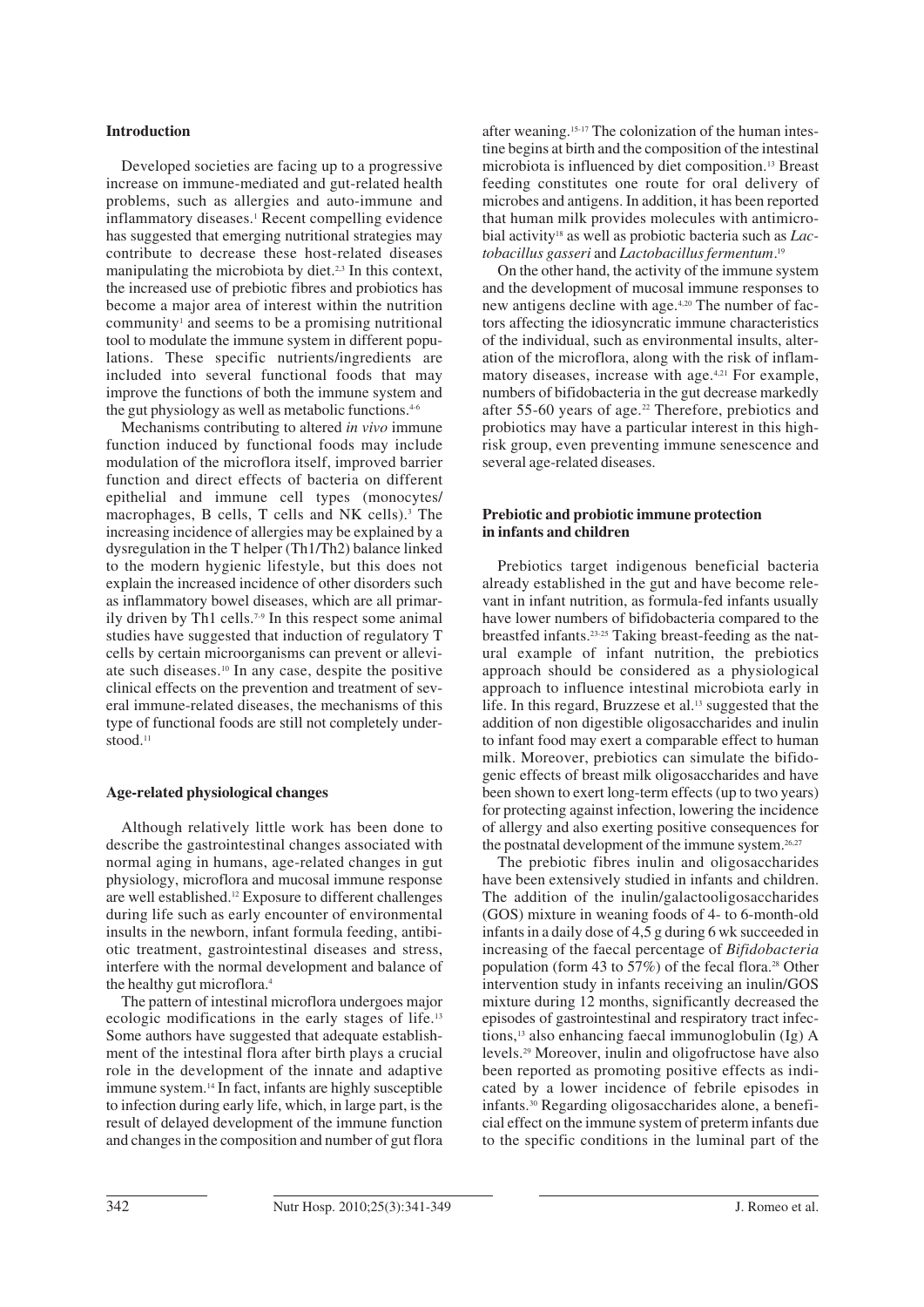|                                        |                                                                                                   |                                                                                                           | Table 1                                                                  | Summary of studies reporting effects on immunity with prebiotics, probiotics and synbiotics |                                                                                                                                                                                 |
|----------------------------------------|---------------------------------------------------------------------------------------------------|-----------------------------------------------------------------------------------------------------------|--------------------------------------------------------------------------|---------------------------------------------------------------------------------------------|---------------------------------------------------------------------------------------------------------------------------------------------------------------------------------|
| Reference                              | Design                                                                                            | Population                                                                                                | Dose                                                                     | Prebiotic/Probiotic                                                                         | Effect on immunity                                                                                                                                                              |
| Scholtens et al., 2006 <sup>28</sup>   | Double-blind, randomised intervention<br>study for 6 weeks                                        | 38 infants (4-6 months)                                                                                   | $4.5$ g/d                                                                | Galacto-oligosaccharides (GOS) and<br>fructo-oligosaccharides (FOS) (9:1)                   | The level of bifidobacteria in the intestinal microbiota<br>increased                                                                                                           |
| King et al., 2007 <sup>64</sup>        | Randomized crossover intervention<br>study for 3 weeks                                            | normotensive and 17 obese<br>hypertensive individuals)<br>35 subjects (18 lean<br>$(18-49 \text{ years})$ | $30$ g/d                                                                 | Naturally present fibre in diet and<br>supplemented fiber (psyllium)                        | Reduced levels of CRP in both fibre interventions<br>Greater reduction in lean normotensive compared<br>with obese hypertensive subjects $(40\% \text{ vs } 10\%)$              |
| Schiffrin et al., 2007 <sup>65</sup>   | controlled intervention study for 12 weeks<br>Prospective, randomized, double-blind,              | (undernourished or at risk<br>74 elderly subjects<br>of undernutrition)                                   | $1.3$ g/250 ml/d<br>(daily liquid<br>supplement)                         | Oligosaccharides (OS)                                                                       | Decreased levels of pro-inflammatory gene transcription<br>activation (TNF-a mRNA and IL-6 mRNA)                                                                                |
| Ma et al., 2008 <sup>66</sup>          | Cross-sectional observational study<br>during 6 years                                             | 1958 postmenopausal<br>women                                                                              | 16 g/d of total<br>dietary fibre                                         | Dietary fibre intake by self-report<br>standardized questionnaires                          | High-fibre diet is associated with lower plasma levels<br>of IL-6 and TNF-a-R2                                                                                                  |
| Shadid et al., 2007 <sup>67</sup>      | placebo-controlled study from week<br>25 of gestation until delivery<br>Randomized, double-blind, | 48 pregnant women                                                                                         | 3 g/d (3 times/d)                                                        | GOS/IcFOS (9:1)                                                                             | Increased bifidobacteria counts only in maternal faecal<br>samples. No effects on children immunity                                                                             |
| Vulevic et al, 2008 <sup>22</sup>      | Double-blind, placebo-controlled,<br>crossover study for 24 weeks                                 | 44 healthy elderly                                                                                        | 5.5 g/d                                                                  | GOS mixture                                                                                 | Reduction in the production of $IL-6$ , $IL-1\beta$ , and TNF- $\alpha$<br>Increases in: phagocytosis, NK cell activity, and IL-10<br>by mitogen stimulated PBMCs<br>production |
| Arslanoglu et al., 2008 <sup>26</sup>  | Prospective, randomized, double-blind,<br>placebo-controlled intervention study<br>for 2 years    | (aged between 37 and<br>134 healthy infants<br>42 weeks)                                                  | 8 g/L scGOS/lcFOS                                                        | GOS and FOS                                                                                 | Lower incidence of clinical allergic manifestations<br>and infections until 2 years of life                                                                                     |
| Bruzzese et al., 2009 <sup>68</sup>    | placebo-controlled open trial for 12 months<br>A multicenter, prospective, randomized,            | 342 healthy infants (mean<br>age 53.7+/-32.1 days)                                                        | $0.4$ g/100 ml/d                                                         | GOS/FOS (9:1)                                                                               | Reduced intestinal and, possibly, respiratory infections<br>in healthy infants during the first year of life.                                                                   |
| Lee et al., 2001 <sup>35</sup>         | Randomized prospective clinical study                                                             | 100 children (6-60 months<br>of age) for 4 days                                                           | containing 10 <sup>9</sup> viable<br>$LA$ and $10^9$ $BI$<br>One capsule | Lactobacillus acidophilus(LA)<br>Bifidobacterium infantis (BI)                              | Decreased frequency and duration of diarrhoea during<br>hospitalization                                                                                                         |
| Solis et al., 2002 <sup>69</sup>       | Randomized controlled intervention trial.                                                         | 22 children (6 and 24 months)<br>malnourished for 2 months                                                | containing probiotics<br>kcal/kg/day of milk<br>150 and 200              | Streptococcus thermophilus<br>Lactobacillus bulgaricus                                      | Increased IFN-y production by PBMC stimulated<br>with yoghurt bacteria                                                                                                          |
| Naruszewicz et al., 2002 <sup>70</sup> | Randomized, controlled, double blind<br>study for 6 weeks                                         | 36 healthy smoker volunteers<br>$(18$ women and $18$ men)<br>$(35-45 \text{ years})$                      | probiotic formula<br>400 mL/d of                                         | $(5 \times 10^{\circ}$ colony-forming units/mL)<br>L. plantarum 299v                        | Decrease in plasma IL-6 concentration (41%)                                                                                                                                     |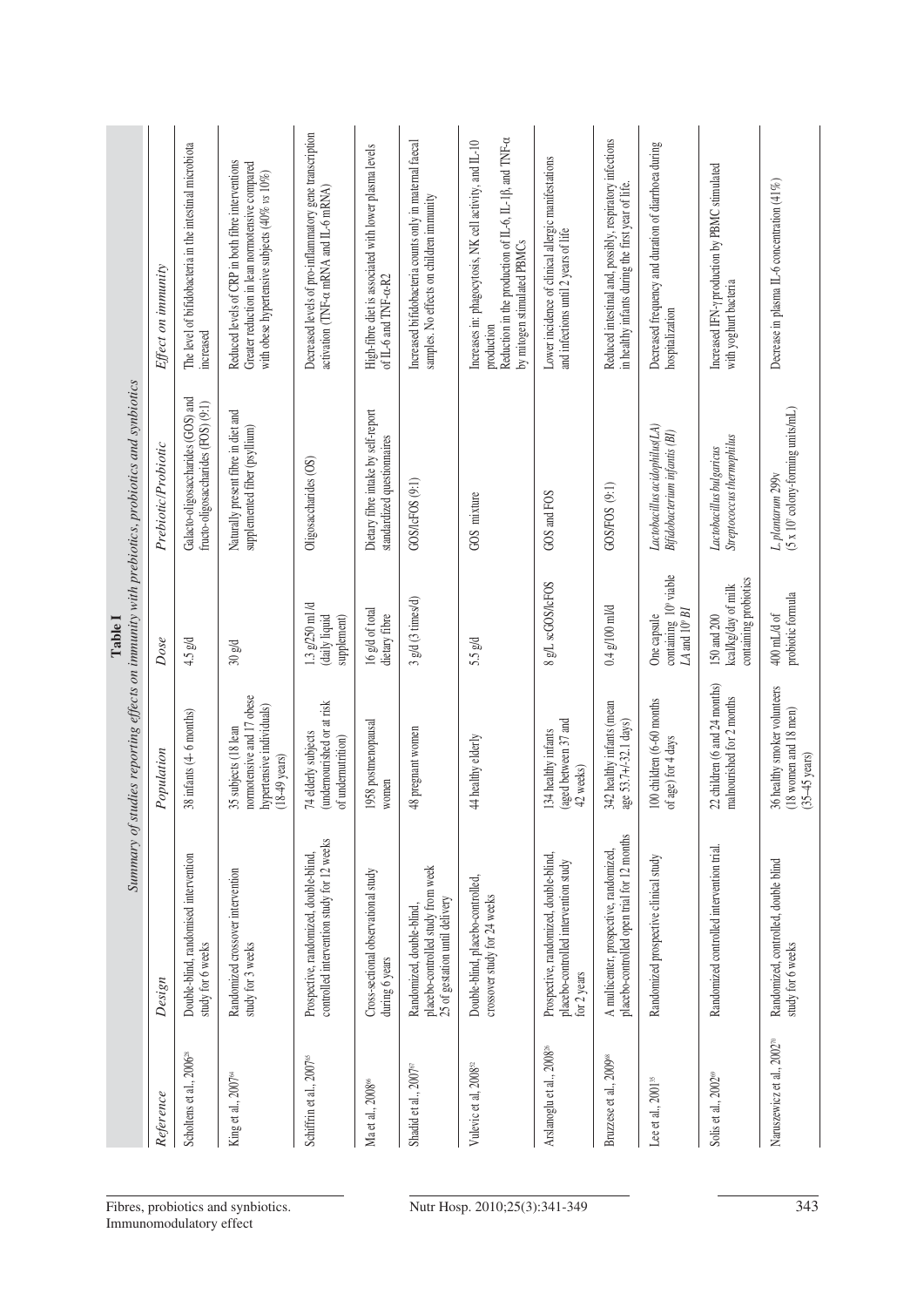| studies reporting effects on immunity with prebiotics, probiotics and synbiotics | Effect on immunity<br>Prebiotic/Probiotic | No significant changes in the production of the cytokines<br>Serum eosinophil cationic protein levels decreased<br>IL-2, $\overline{\text{IL-4}}$ , $\overline{\text{IL-10}}$ , or IFN- $\gamma$ were found<br>Improved eczema<br>Lactobacillus reuteri DSM 122460<br>Lyophilized Lactobacillus<br>rhamnosus 19070-2<br>10 <sup>10</sup> cfu of each strain | Increased levels of secreted IFN-y by mitogen-stimulated<br>Increased levels of secreted IL-4 by mitogen-stimulated<br>PBMC in the LGG group<br>PBMC in the MIX group<br>Propionibacterium freudenreichii<br>ssp shermanii JS<br>Bifidobacterium breve Bbi99<br>Lactobacillus rhamnosus<br>Lactobacillus rhamnosus<br>L rhamnosus LC705<br>GG (ATCC53103)<br>GG (ATCC53103)<br>MIX group: | Higher faecal SIgA levels in the prebiotic group compared<br>with the control<br>0.6 g GOS/FOS (90/10%)/100 ml<br>6.0 x 10° cfu Bifidobacterium<br>animalis/100 ml formula | Increased IFN-y production by PHA stimulated PBMCs<br>Higher CD4/CD8 ratio<br>Lactobacillus delbrueckii subsp.<br>bulgaricus; Streptococcus<br>thermophilus<br>containing probiotics<br>Yoghurt (375 g/day)<br>10 <sup>7</sup> -10 <sup>8</sup> cfu/ml each | Improve the manifestations of atopic dermatitis measured<br>by Scoring Atopic Dermatitis (SCORAD) score (both<br>synbiotics and prebiotics interventions used alone)<br>plus prebiotics (from fermentation<br>Lactobacillus rhamnosus Lcr35<br>broth for L. rhamnosus Lcr35)<br>Prebiotics alone<br>forming units 3 times | Higher faecal and saliva IgA levels<br>L. coryniformis CECT5711<br>L. gasseri CECT5716                                                                                 | $CD4(+)$ and $CD8(+)$ T-cells increased<br>Lactobacillus casei (LC) and GOS<br>Bifidobacterium breve (BB),<br>3.0 g per day of GOS<br>BB and LC) (10°cfu) | Higher percentages of CD3+ and CD3+CD4+<br>lymphocytes only in the placebo group<br>Lactobacillus casei CRL431 and<br>Bifidobacterium lactis Bb-12 | concentrations, upper respiratory tract infections, fever)<br>No clinical effects (atopic symptoms, total IgE<br>Lactobacillus GG                      |
|----------------------------------------------------------------------------------|-------------------------------------------|-------------------------------------------------------------------------------------------------------------------------------------------------------------------------------------------------------------------------------------------------------------------------------------------------------------------------------------------------------------|-------------------------------------------------------------------------------------------------------------------------------------------------------------------------------------------------------------------------------------------------------------------------------------------------------------------------------------------------------------------------------------------|----------------------------------------------------------------------------------------------------------------------------------------------------------------------------|-------------------------------------------------------------------------------------------------------------------------------------------------------------------------------------------------------------------------------------------------------------|---------------------------------------------------------------------------------------------------------------------------------------------------------------------------------------------------------------------------------------------------------------------------------------------------------------------------|------------------------------------------------------------------------------------------------------------------------------------------------------------------------|-----------------------------------------------------------------------------------------------------------------------------------------------------------|----------------------------------------------------------------------------------------------------------------------------------------------------|--------------------------------------------------------------------------------------------------------------------------------------------------------|
| Table I (continuation)                                                           | Dose<br>Population                        | 43 children with atopic<br>dermatitis (1-13 years)                                                                                                                                                                                                                                                                                                          | $2 \times 10^{\circ}$ cfu $BBb99$ $2 \times 10^{\circ}$ cfu $PJS$<br>5x 10° cfu LC705<br>$5 \times 10^9$ cfu $LGG$<br>MIX group:<br>5x10° cfu LGG<br>milk allergy (age, 1.4-11.5<br>119 infants with cow's<br>months; mean, 6.5;<br>$61\%$ boys).                                                                                                                                         | probiotic formula<br>prebiotic formula<br>100 ml/d of<br>100 ml/d of<br>57 healthy infants at birth                                                                        | 30 adolescents with<br>anorexia nervosa<br>$(13-19$ years)                                                                                                                                                                                                  | $1.2 \times 10^9$ colony-<br>per day<br>2 years with atopic dermatitis<br>41 children aged at least                                                                                                                                                                                                                       | $0.2 \times 10$ <sup>2</sup> cfu/g<br>$1,8 \times 10^7$ cfu/g<br>LCECT5716<br>LCECT5711<br>30 children $(3-12 \text{ years})$<br>with no gastrointestinal<br>pathology | probiotics (1.0 g of<br>3.0 g per day of<br>4 paediatric patients with<br>short bowel syndrome<br>$(2-13 \text{ years})$                                  | 10 <sup>'</sup> cfu/g formula<br>for each bacteria<br>milk allergy (mean age, 4.2<br>months; 55% boys)<br>119 infants with cow's                   | $5x10^\circ$ cfu<br>families with $> = 1$ member<br>105 pregnant women from<br>(mother, father, or child)<br>with an atopic disease                    |
| fo <i>kumung</i><br>P                                                            | Design                                    | Double-blind, placebo-controlled,<br>crossover study for 6 weeks                                                                                                                                                                                                                                                                                            | Randomized, double-blind study design<br>for 4 weeks                                                                                                                                                                                                                                                                                                                                      | Randomized, double-blind intervention<br>study for 32 weeks                                                                                                                | Prospective, randomised, controlled<br>and parallel trial for 10 weeks                                                                                                                                                                                      | Double-blind prospective randomized<br>study for 3 months                                                                                                                                                                                                                                                                 | Intervention longitudinal controlled<br>trial for 6 weeks                                                                                                              | Intervention longitudinal controlled<br>trial for 1 year                                                                                                  | Double-blind, randomized, placebo<br>controlled study for 12 months                                                                                | delivery and for 6 months within infants<br>from 4 to 6 weeks of gestation until<br>Double-blind, placebo-controlled<br>prospective intervention study |
|                                                                                  | Reference                                 | Rosenfeldt et al., 2003 <sup>71</sup>                                                                                                                                                                                                                                                                                                                       | Pohjavuori et al., 2004 <sup>72</sup>                                                                                                                                                                                                                                                                                                                                                     | Bakker-Zierikzee<br>et al., $2006^{\circ}$                                                                                                                                 | Nova et al., 2006 <sup>37</sup>                                                                                                                                                                                                                             | Passeron et al., 2006 <sup>58</sup>                                                                                                                                                                                                                                                                                       | Lara-Villoslada<br>et al., $2007*$                                                                                                                                     | Uchida et al., 2007 <sup>40</sup>                                                                                                                         | Hol et al., 2008 <sup>72</sup>                                                                                                                     | Kopp et al., 2008 <sup>74</sup>                                                                                                                        |
| 344                                                                              |                                           |                                                                                                                                                                                                                                                                                                                                                             | Nutr Hosp. 2010;25(3):341-349                                                                                                                                                                                                                                                                                                                                                             |                                                                                                                                                                            |                                                                                                                                                                                                                                                             |                                                                                                                                                                                                                                                                                                                           |                                                                                                                                                                        |                                                                                                                                                           |                                                                                                                                                    | J. Romeo et al.                                                                                                                                        |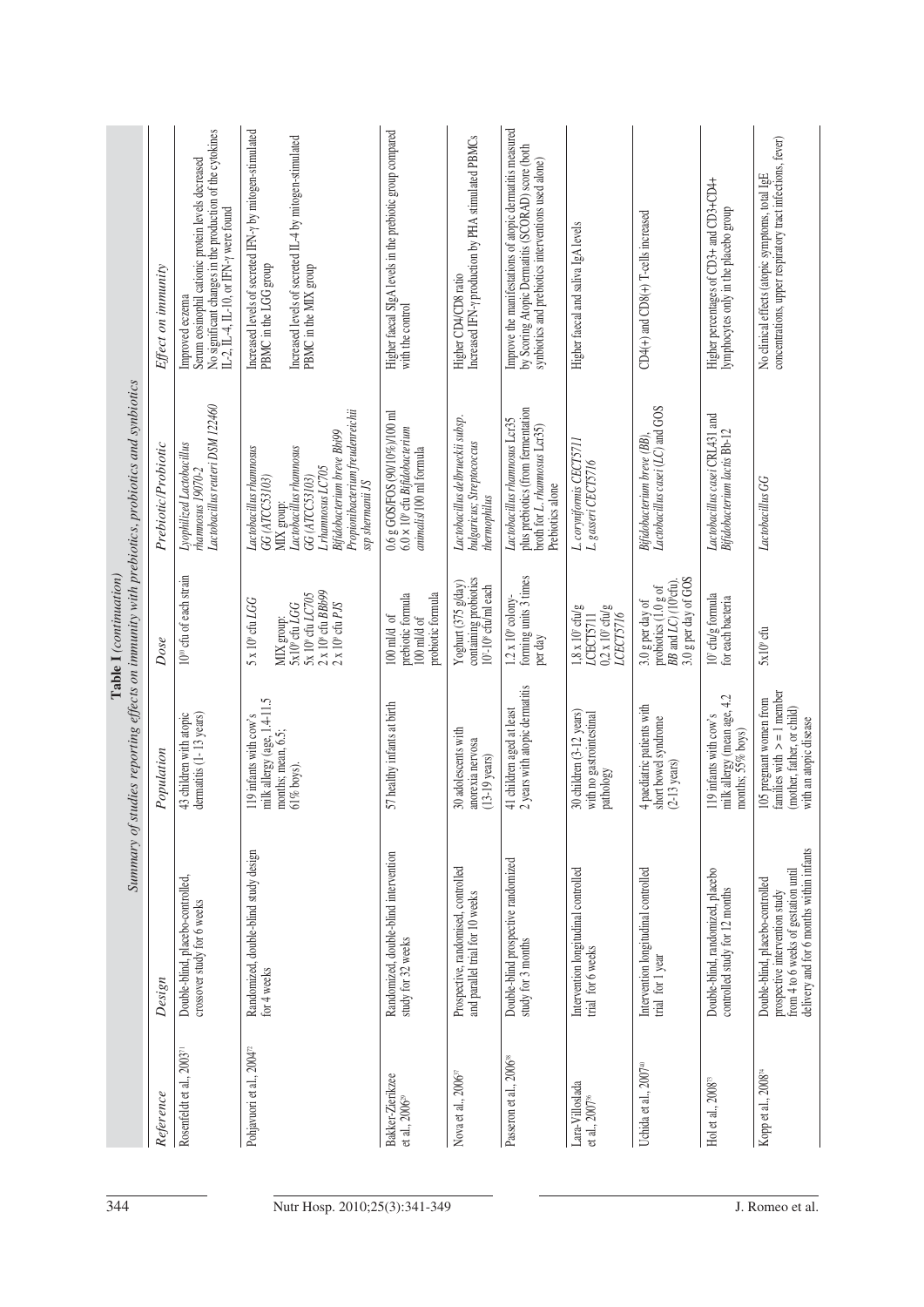| Intervention from week 35 of gestation<br>controlled study with 2 parallel groups.<br>randomized controlled clinical trials<br>Randomized, double-blind, placebo-<br>Randomized, crossover intervention<br>Randomized double-blind, placebo-<br>Randomized double-blind placebo-<br>Meta-analysis of ten double-blind<br>Double-blind, placebo-controlled<br>intervention study for 5 months<br>until delivery and for 6 months<br>Longitudinal intervention trial<br>controlled trial for 6 months<br>study for 4 weeks<br>controlled study<br>within infants<br>for 1 week<br>Design |
|----------------------------------------------------------------------------------------------------------------------------------------------------------------------------------------------------------------------------------------------------------------------------------------------------------------------------------------------------------------------------------------------------------------------------------------------------------------------------------------------------------------------------------------------------------------------------------------|
|----------------------------------------------------------------------------------------------------------------------------------------------------------------------------------------------------------------------------------------------------------------------------------------------------------------------------------------------------------------------------------------------------------------------------------------------------------------------------------------------------------------------------------------------------------------------------------------|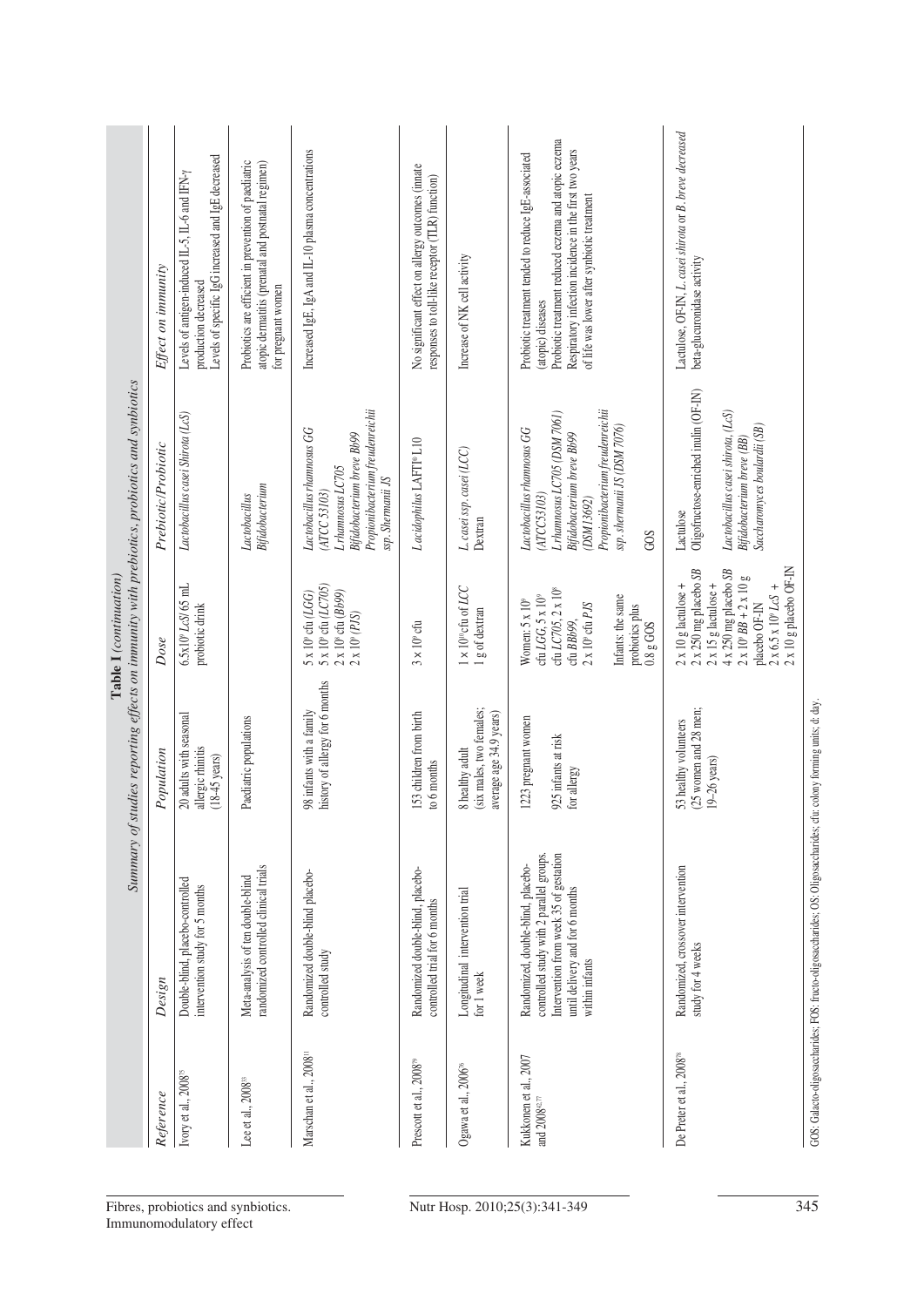developing gut wall, have also been suggested by Westerbeek et al.<sup>31</sup> after administration of the combination of neutral oligosaccharides with acidic oligosaccharides (maximal dose of 1.5 g/kg/day added to breast milk or preterm formula).

As aforementioned, a well-proven effect of prebiotics has been described in infants but children and adolescents have so far inspired few clinical studies testing the effects of prebiotics on immunity<sup>30</sup> and further studies are needed in this direction.

Probiotics have been more deeply studied in infancy and childhood, particularly in regard to the prevention of allergic diseases and reinforcement of the gut defence, stimulating a low-grade inflammation by activating the innate immune system and further production of IL-10.1,32 *Lactobacillus rhamnosus* GG (LGG) has extensively been studied on the prevention and treatment of acute infantile diarrhoea, antibiotic associated diarrhoea and atopic dermatitis with very interesting results.1,4,33,34 Bifidobacteria (i.e. *B. infantis* and *B. bifidum)* in combination with different strains of *Lactobacillus spp.* have been documented to be useful in diarrhoea prevention and treatment<sup>35</sup>. *Lactobacillus coryniformis* CECT5711 and *Lactobacillus gasseri* CECT5714 have also shown beneficial effects on intestinal flora of healthy children.36

The inclusion of yoghurt containing probiotics (375 g/day) over 10 weeks in a group of adolescents with anorexia nervosa (AN), showed a positive immunomodulator effect [higher CD4/CD8 ratio and increased IFN-γ production by stimulated peripheral blood mononuclear cells (PBMCs)], $37$  suggesting the potential impact of probiotics on this malnourished population.

The synbiotic formed by *L. rhamnosus* LCR35 plus a specific prebiotic preparation containing lactose (that LCR35 is able to hydrolyse) and potato starch used in the fermentation broth and the prebiotic alone composed of the same fermentation broth seem to be able to significantly improve the manifestations of atopic dermatitis in children aged 2 years and over.<sup>38</sup> Moreover, the treatment of the intestinal infections among children with a synbiotic product (containing *B. bifidum, B. longum, L. casei* strains and fibre) reduced the duration of the diarrhoea syndrome and provided a complete recovery of the intestinal microbiota balance.39 A positive effect on intestinal flora and systemic immune response (counts and activity of lymphocytes) in children with short bowel syndrome has been pointed out after 1 year of synbiotic therapy including *Bifidobacterium breve*, *Lactobacillus casei* and GOS.40 Other authors have suggested that in ill children receiving antibiotics, synbiotics may confer additional benefits by increasing bifidobacteria levels.<sup>41</sup>

Regarding long-term safety in infants, some aspects remain unclear. While feeding synbiotics to newborn infants has been suggested to be safe and to increase resistance to respiratory infections during the first 2 years of life,<sup>42</sup> the real evidence about their clinical benefits and safety of prenatal and postnatal probiotic treatments still remains unclear.43 Hence, further research seems to be needed in this direction.

## **Prebiotic and probiotic immune protection in adults and elderly**

The modulation of the intestinal microbiota by dietary fibre has been established to serve as a useful adjunct in the treatment of gastrointestinal and inflammatory disease in adults.44-47 Recent evidence even suggests that inhibition of inflammatory processes may be an important mediator in the association between dietary fibre consumption and cardiovascular diseases (CVD). In fact, cross-sectional and randomized crossover intervention trials have demonstrated an association between dietary fibre and clinical inflammation biomarkers, such as C-reactive protein (CRP).45,49

In experimental models, prebiotics such as inulin and oligofructose have been associated with reduced mucosal inflammation and may offer an opportunity to



*Fig. 1.—Main effects of fibres, probio tics and synbiotics on the immune system in different life-stages in humans.*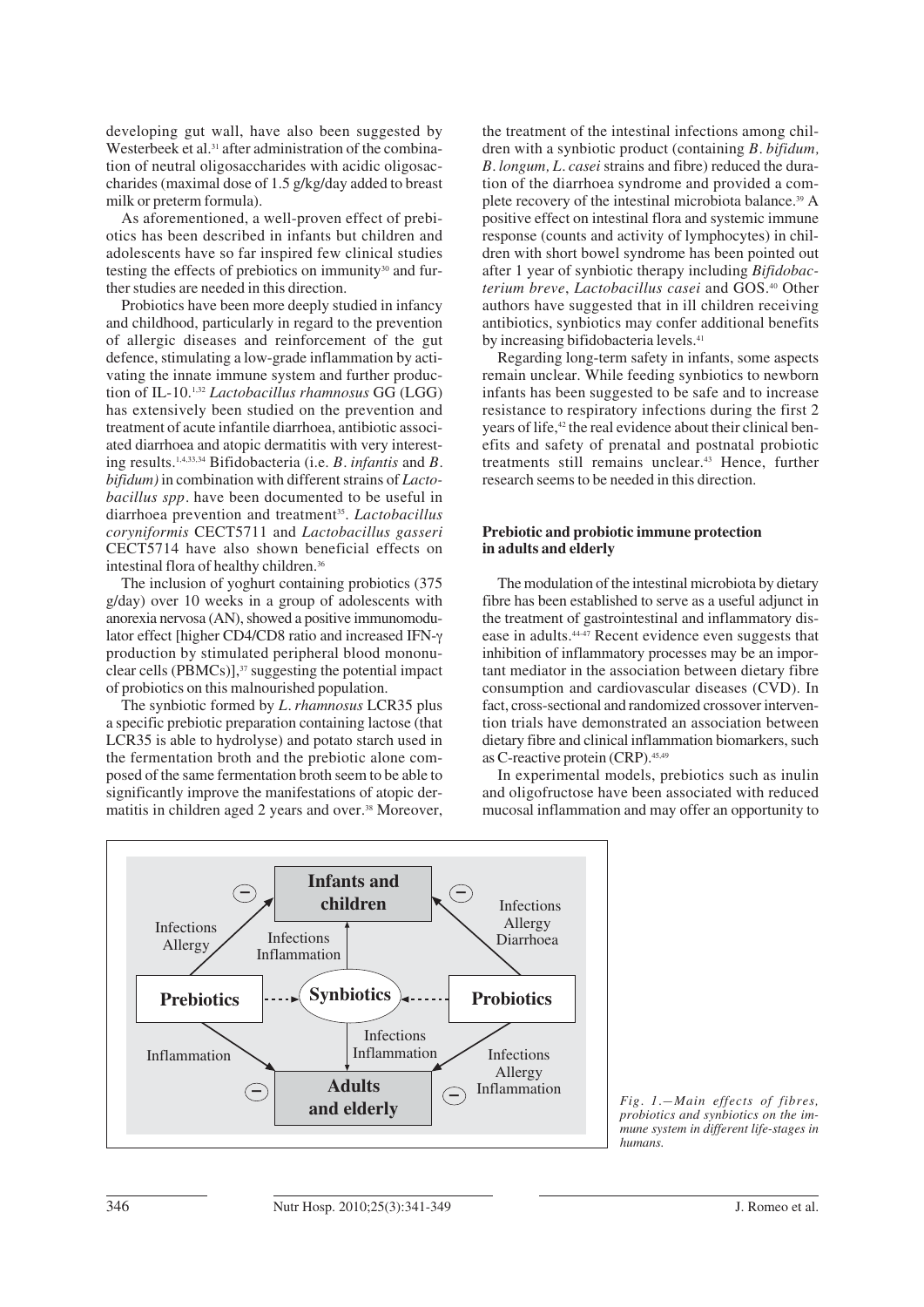prevent inflammatory bowel disease and other mucosal inflammatory disorders.<sup>50</sup> Other health effects of prebiotics (prevention of diarrhoea, modulation of the intestinal microbiota metabolism, cancer prevention, positive effects on lipid metabolism, stimulation of mineral adsorption) are indirect, i.e. mediated by the intestinal microbiota, and therefore less-well proven.<sup>51</sup> On the other hand, recent studies have shown the potentially extensive impact of prebiotics on gut microbiota composition,26,52 stimulating directly or indirectly putative beneficial gut commensals other than lactic acid bacteria, opening exciting areas of research for the discovery of new probiotic strains and synbiotic combinations.<sup>53</sup>

Probiotics have been suggested to be capable to modulate the metabolism of short chain fatty acids, amino acids and plasma lipoproteins, demonstrating the diversity of synbiotic co-metabolic connections between the gut microbiota and the host.<sup>54</sup> The prevention and/or treatment of infectious and antibiotic-associated diarrhoea, allergic diseases, inflammatory bowel disorders and prevention of respiratory tract infections by probiotics, have been documented in adults.<sup>51,55,56</sup>

Regular, long-term intake of various synbiotics has been shown to improve adult health by reducing the incidence and severity of respiratory diseases during the cold season,<sup>57</sup> suggesting a synergistic effect of both probiotic and prebiotic ingredients. Synbiotics have also been suggested to alter the composition of the colonic microbiota, reduce inflammatory processes in the gut mucosa, and have the potential to induce disease remission in inflammatory bowel diseases.<sup>58</sup> In surgical patients, evidence from the existing randomized, controlled studies has shown that some synbiotics are able to prevent bacterial infections.59 Regarding aging, prebiotics, probiotics and synbiotics also might improve gut microbiota and the inflammatory condition of the elderly.<sup>60</sup>

## **Summary**

There are numerous studies reporting effects on immunity with prebiotics, probiotics and synbiotics (table I). Despite the positive clinical effects on the prevention and treatment of immune-related diseases, the molecular mechanisms by which probiotics affect the immune system remain mostly unknown; further research in this area is needed.11 The identification of specific strains with anti-allergenic potential and the question, how food matrix and dietary content interact with the most efficacious probiotic strains also require further research.<sup>61</sup>

Prebiotics have been less extensively studied; however, they may become an ideal treatment or co-treatment option in inflammatory bowel disease due to their capacity to increase endogenous lactobacilli and bifidobacteria.62

Since the early immune development in infants and the markedly declining immune function (immunosenescence) in the elderly have extensively been studied, prebiotic fibres, probiotics and synbiotics may be targeted for these specific age groups. Although the development of synbiotics to improve prevention and/or treatment of immune-related diseases have emerged as a new strategy for nutritionists and other health professionals, further intervention studies are needed to prove any added benefits or health effects of this combination of ingredients and scientific verification will be critical to the success of this concept<sup>63</sup>. Moreover, further studies to ascertain the mechanisms, the optimal dose/duration and the long-term safety for the intervention in different age groups are also needed.

#### **References**

- 1. Gil A, Rueda R Interaction of early diet and the development of the immune system. *Nutr Res Rev* 2002; 15 (2): 263-92.
- 2. Bengmark S, Gil A. Bioecological and nutritional control of disease: prebiotics, probiotics and synbiotics. *Nutr Hosp* 2006; 21( 2): 72-84, 73-86.
- 3. Ng SC, Hart AL, Kamm MA, Stagg AJ, Knight SC. Mechanisms of action of probiotics: recent advances. *Inflamm Bowel Dis* 2009; 15 (2): 300-10.
- 4. Nova E, Wärnberg J, Gómez-Martínez S, Díaz LE, Romeo J, Marcos A. Immunomodulatory effects of probiotics in different stages of life. *Br J Nutr* 2007; 98 (1): S90-5.
- 5. Wolowczuk I, Verwaerde C, Viltart O, Delanoye A, Delacre M, Pot B, Grangette C. Feeding our immune system: impact on metabolism. *Clin Dev Immunol* 2008; 2008: 639-803.
- 6. Olveira Fuster G, González-Molero I. Probiotics and prebiotics in clinical practice. *Nutr Hosp* 2007; 22 (2): 26-34.
- 7. Sia C. Imbalance in Th cell polarization and its relevance in type 1 diabetes mellitus. *Rev Diabet Stud* 2005; 2 (4): 182-6.
- 8. Guarner F. Hygiene, microbial diversity and immune regulation. *Curr Opin Gastroenterol* 2007; 23 (6): 667-72.
- 9. Svec P, Vásárhelyi B, Pászthy B, Körner A, Kovács L, Tulassay T, Treszl A. Do regulatory T cells contribute to Th1 skewness in obesity? *Exp Clin Endocrinol Diabetes* 2007; 115 (7): 439-43.
- 10. Elliott DE, Setiawan T, Metwali A, Blum A, Urban JF and Weinstock JV. Heligmosomoides polygyrus inhibits established colitis in IL-10-deficient mice. *Eur J Immunol* 2004; 34  $(10): 2690-8.$
- 11. Marschan E, Kuitunenw M, Kukkonenw K, Poussaz T, Sarnesto A, Haahtelaw V, Korpela R, Savilahti E, Vaarala O. Probiotics in infancy induce protective immune profiles that are characteristic for chronic low-grade inflammation. *Clin Exp Allergy* 2008; 38: 611-18.
- 12. Salles N. Basic mechanisms of the aging gastrointestinal tract. *Dig Dis* 2007; 25 (2): 112-7.
- 13. Bruzzese E, Volpicelli M, Salvini F, Bisceglia M, Lionetti P, Cinquetti M, Iacono G, Guarino A. Early administration of GOS/FOS prevents intestinal and respiratory infections in infants. *J Pediatr Gastroenterol Nutr* 2006; 42: 2-18.
- 14. Kirjavainen P, Gibson GR. Healthy gut microflora and allergy: factors influencing development of the microbiota. *Ann Med* 1999; 31: 288-92.
- 15. Steege JC, Buurman WA, Forget PP. The neonatal development of intraepithelial and lamina propria lymphocytes in the murine small intestine. *Dev Immunol* 1997; 5: 1121-8.
- 16. Cebra JJ. Influences of microbiota on intestinal immune system development. *Am J Clin Nutr* 1999; 69: 1046S-1051S .
- 17. Forchielli ML, Walker WA. The role of gut-associated lymphoid tissues and mucosal defence. *Br J Nutr* 2005; 93 (1): S41-8.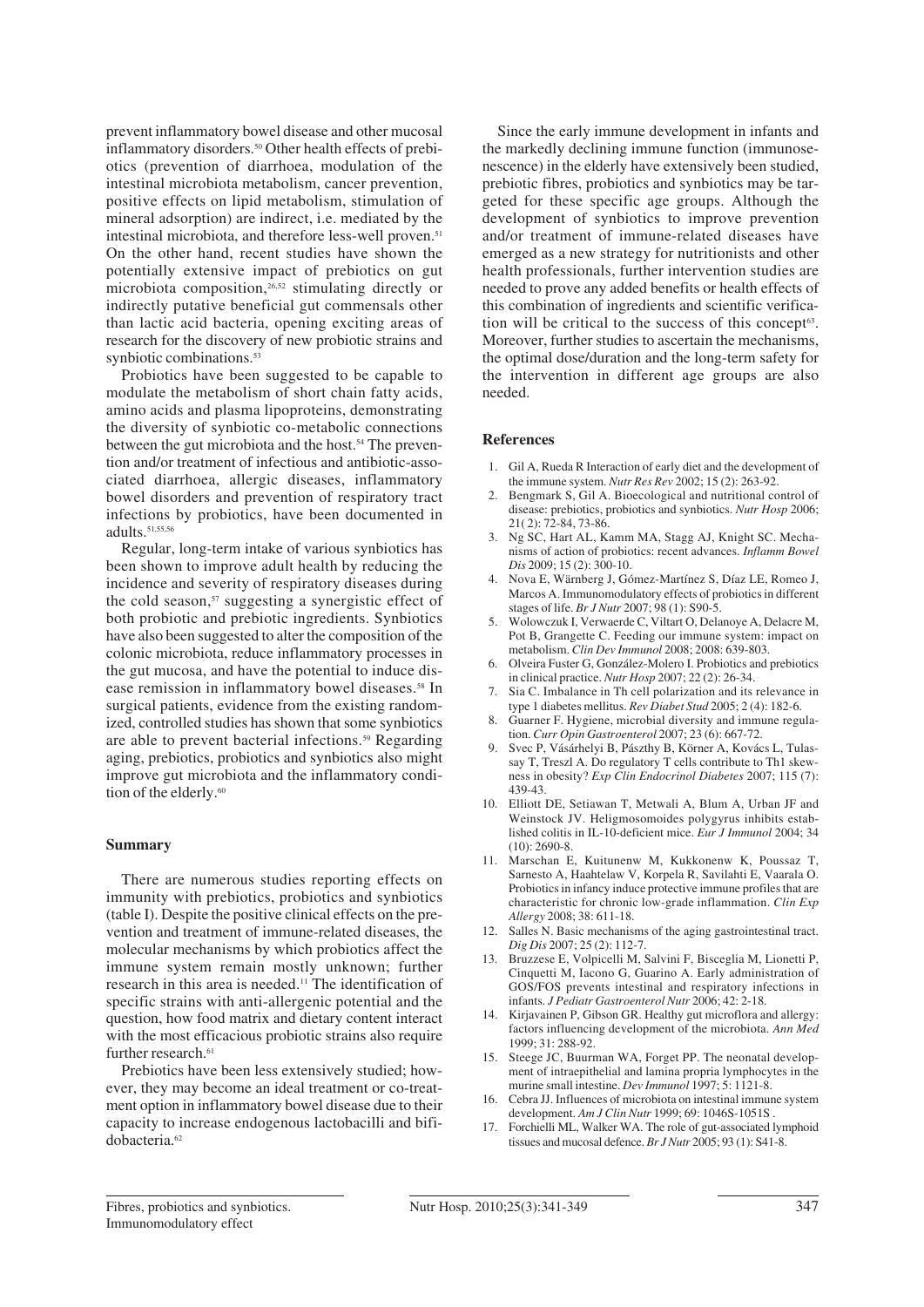- 18. Newburg DS. Neonatal protection by an innate immune system of human milk consisting of oligosaccharides and glycans. *J Anim Sci* 2009; 87 (13): 26-34.
- 19. Martín R, Langa S, Reviriego C, Jimínez E, Marín ML, Xaus J, Fernández L, Rodríguez JM. Human milk is a source of lactic acid bacteria for the infant gut. *J Pediatr* 2003; 143 (6): 754-8.
- 20. Cunningham-Rundles S. The effect of aging on mucosal host defense. *J Nutr Health Aging* 2004; 8 (1): 20-5.
- 21. Isolauri E, Kirjavainen PV, Salminen S. Probiotics: a role in the treatment of intestinal infection and inflammation? *Gut* 2002;  $50(3)$ : 54-9
- 22. Hopkins MJ, Sharp R, Macfarlane GT. Variation in human intestinal microbiota with age. *Dig Liver Dis* 2002; 34 (2): S12-8.
- 23. Brück WM, Redgrave M, Tuohy KM, Lönnerdal B, Graverholt G, Hernell O, Gibson GR. Effects of bovine alpha-lactalbumin and casein glycomacropeptide-enriched infant formulae on faecal microbiota in healthy term infants. *J Pediatr Gastroenterol Nutr* 2006; 43 (5): 673-9.
- 24. Penders J, Thijs C, Vink C, Stelma FF, Snijders B, Kummeling I, van den Brandt PA, Stobberingh EE. Factors influencing the composition of the intestinal microbiota in early infancy. *Pedia trics* 2006; 118 (2): 511-21.
- 25. Haarman M, Knol J. Quantitative real-time PCR assays to identify and quantify fecal Bifidobacterium species in infants receiving a prebiotic infant formula. *Appl Environ Microbiol* 2005; 71 (5): 2318-24.
- 26. Arslanoglu S, Moro GE, Schmitt J, Tandoi L, Rizzardi S, Boehm G. Early dietary intervention with a mixture of prebiotic oligosaccharides reduces the incidence of allergic manifestations and infections during the first two years of life. *J Nutr* 2008; 138: 1091-5.
- 27. Boehm G, Moro G. Structural and functional aspects of prebiotics used in infant nutrition. *J Nutr* 2008; 138: 1818S-1828S.
- 28. Scholtens PA, Alles MS, Bindels JG, Van der Linde EG, Tolboom JJ,Knol J. Bifidogenic effects of solid weaning foods with added prebiotic oligosaccharides: a randomised controlled clinical trial. *J Pediatr Gastroenterol Nutr* 2006; 42: 553-9.
- 29. Bakker-Zierikzee AM, Tol EA, Kroes H, Alles MS, Kok FJ, Bindels JG. Faecal SIgA secretion in infants fed on pre- or probiotic infant formula. *Pediatr Allergy Immunol* 2006; 17: 134-40.
- 30. Veereman G. Pediatric applications of inulin and oligofructose. *J Nutr* 2007; 137 (11): 2585S-2589S.
- 31. Westerbeek EA, van Elburg RM, Van den Berg A, Van den Berg J, Twisk JW, Fetter WP, Lafeber HN. Design of a randomised controlled trial on immune effects of acidic and neutral oligosaccharides in the nutrition of preterm infants: carrot study. *BMC Pediatr* 2008; 8: 46.
- 32. Savilahti E, Kuitunen M, Vaarala O. Pre and probiotics in the prevention and treatment of food allergy. *Curr Opin Allergy Clin Immunol* 2008; 8 (3): 243-8.
- 33. Lee J, Seto D, Bielory L. Meta-analysis of clinical trials of probiotics for prevention and treatment of pediatric atopic dermatitis. *J Allergy Clin Immunol* 2008; 121 (1): 116-21.
- 34. Ruszczynski M, Radzikowski A, Szajewska H. Clinical trial: effectiveness of Lactobacillus rhamnosus (strains E/N, Oxy and Pen) in the prevention of antibiotic-associated diarrhoea in children. *Aliment Pharmacol Ther* 2008; 28 (1): 154-61.
- 35. Lee MC, Lin LH, Hung KL, Wu HY. Oral bacterial therapy promotes recovery from acute diarrhea in children. *Acta Paedia tr Taiwan* 2001; 42: 301-5.
- 36. Lara-Villoslada F, Sierra S, Boza J, Xaus J, Olivares M. Beneficial effects of consumption of a dairy product containing two probiotic strains, Lactobacillus coryniformis CECT5711 and Lactobacillus gasseri CECT5714 in healthy children. *Nutr Hosp* 2007; 22 (4): 496-502.
- 37. Nova E, Toro O, Varela P, López-Vidriero I, Morandé G, Marcos A. Effects of a nutritional intervention with yogurt on lymphocyte subsets and cytokine production capacity in anorexia nervosa patients. *Eur J Nutr* 2006; 45 (4): 225-33.
- 38. Passeron T, Lacour JP, Fontas E, Ortonne JP. Prebiotics and synbiotics: two promising approaches for the treatment of atopic dermatitis in children above 2 years. *Allergy* 2006; 61 (4): 431-7.
- 39. Usenko DV, Gorelov AV, Bitieva RL. Use of new synbiotics in treatment of the intestinal infections among children. *Vopr Pitan* 2007; 76 (1): 70-5.
- 40. Uchida K, Takahashi T, Inoue M, Morotomi M, Otake K, Nakazawa M, Tsukamoto Y, Miki C, Kusunoki M. Immunonutritional effects during synbiotics therapy in pediatric patients with short bowel syndrome. *Pediatr Surg Int* 2007; 23 (3): 243- 8.
- 41. Schrezenmeir J, Heller K, McCue M, Llamas C, Lam W, Burow H, Kindling-Rohracker M, Fischer W, Sengespeik HC, Comer GM, Alarcon P. Benefits of oral supplementation with and without synbiotics in young children with acute bacterial infections. *Clin Pediatr (Phila)* 2004; 43 (3): 239-49.
- 42. Kukkonen K, Savilahti E, Haahtela T, Juntunen-Backman K, Korpela R, Poussa T, Tuure T, Kuitunen M. Long-term safety and impact on infection rates of postnatal probiotic and prebio tic (synbiotic) treatment: randomized, double-blind, placebocontrolled trial. *Pediatrics* 2008; 122 (1): 8-12.
- 43. Boyle R, Leonardi-Bee J, Bath-Hextall F, Tang M. Probiotics for the treatment or prevention of eczema. *J Allergy Clin Immunol* 2009; 123 (1): 266-7.
- 44. McRorie JW, Daggy BP, Morel JG, Diersing PS, Miner PB, Robinson M. Psyllium is superior to docusate sodium for treatment of chronic constipation. *Aliment Pharmacol Ther* 1998;  $12:491-7$ .
- 45. Marlett JA, Kajs TM, Fischer MH. An unfermented gel component of psyllium seed husk promotes laxation as a lubricant in humans. *Am J Clin Nutr* 2000; 72: 784-9.
- 46. Fukuda M, Kanauchi O, Araki Y, Andoh A, Mitsuyama K, Takagi K, Toyonaga A, Sata M, Fujiyama Y, Fukuoka M, Matsumoto Y, Bamba T. Prebiotic treatment of experimental colitis with germinated barley foodstuff: a comparison with probiotic or antibiotic treatment. *Int J Mol Med* 2002; 9 (1): 65-70.
- 47. Kanauchi O, Oshima T, Andoh A, Shioya M, Mitsuyama K. Germinated barley foodstuff ameliorates inflammation in mice with colitis through modulation of mucosal immune system. *Scand J Gastroenterol* 2008; 43 (11): 1346-52.
- 48. King DE, Egan BM, Geesey ME. Relation of dietary fat and fiber to elevation of C-reactive protein. *Am J Cardiol* 2003; 92: 1335-9.
- 49. Ma Y, Griffith JA, Chasan-Taber L, Olendzki BC, Jackson E, Stanek EJ, III, Li W, Pagoto SL, Hafner AR, Ockene IS. Association between dietary fiber and serum C-reactive protein. *Am J Clin Nutr* 2006; 83: 760-6.
- 50. Guarner F. Inulin and oligofructose: impact on intestinal disea ses and disorders. *Br J Nutr* 2005; 93 (1): S61-5.
- 51. De Vrese M, Schrezenmeir J. Probiotics, prebiotics, and synbiotics. *Adv Biochem Eng Biotechnol* 2008; 111: 1-66.
- 52. Vulevic J, Drakoularakou A, Yaqoob P, Tzortzis G, Gibson GR. Modulation of the fecal microflora profile and immune function by a novel trans-galactooligosaccharide mixture (B-GOS) in healthy elderly volunteers. *Am J Clin Nutr* 2008; 88: 1438-46.
- 53. Saulnier DM, Spinler JK, Gibson GR, Versalovic J: Mechanisms of probiosis and prebiosis: considerations for enhanced functional foods. *Curr Opin Biotechnol* 2009; 20 (2): 135-41.
- 54. Martin FP, Wang Y, Sprenger N, Yap IK, Lundstedt T, Lek P, Rezzi S, Ramadan Z, van Bladeren P, Fay LB, Kochhar S, Lindon JC, Holmes E, Nicholson JK. Probiotic modulation of symbiotic gut microbial-host metabolic interactions in a humanized microbiome mouse model. *Mol Syst Biol* 2008; 4: 157.
- 55. Vliagoftis H, Kouranos VD, Betsi GI, Falagas ME. Probiotics for the treatment of allergic rhinitis and asthma: systematic review of randomized controlled trials. *Ann Allergy Asthma Immunol* 2008; 101 (6): 570-9.
- 56. Ruemmele FM, Bier D, Marteau P, Rechkemmer G, Bourdet-Sicard R, Walker WA, Goulet O. Clinical evidence for immunomodulatory effects of probiotic bacteria. *J Pediatr Gastroenterol Nutr* 2009; 48 (2): 126-41.
- 57. Pregliasco F, Anselmi G, Fonte L, Giussani F, Schieppati S, Soletti L. A new chance of preventing winter diseases by the administration of synbiotic formulations. *J Clin Gastroenterol* 2008; 42 (3): S224-33.